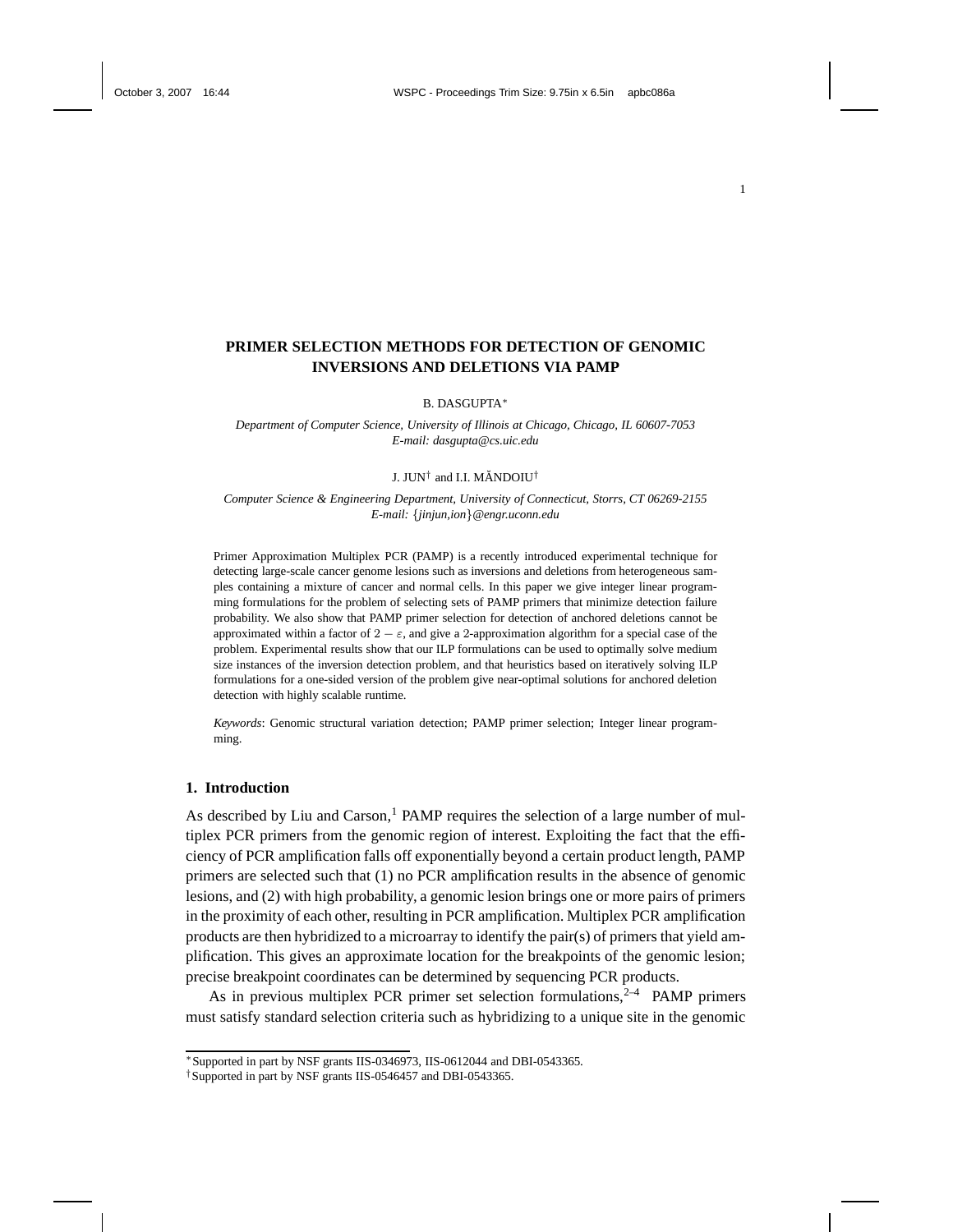region of interest, having melting temperature in a pre-specified range, and lacking secondary structures such as hairpins. Candidate primers meeting these criteria can be found using robust software tools for primer selection, such as the Primer3 package.<sup>5</sup> Similar to some previous works on multiplex PCR primer set selection,  $2,4$  PAMP also requires subsets of non-dimerizing primers. Indeed, as observed in Bashir et al., <sup>6</sup> even a single pair of dimerizing primers can lead to complete loss of amplification signal. However, unlike existing works on multiplex PCR primer set selection<sup>2-4</sup> which focus on minimizing the number of primers and/or multiplex PCR reactions needed to amplify a *given* set of discrete amplification targets, the objective in PAMP primer selection is to minimize the probability that an *unknown* genomic lesion fails to be detected by the assay. The only work we are aware on this novel problem is that of Bashir et al.,<sup>6</sup> who proposed integer linear programming (ILP) formulations and simulated annealing algorithms for PAMP primer selection when the goal is to detect genomic deletions known to include a given anchor locus.

In this paper we show that the optimization objective used in the ILP formulation of Bashir et al.<sup>6</sup> is not equivalent to minimization of failure probability, and propose new ILP formulations capturing the later objective in PAMP primer selection for detection of genomic inversions (Section 2) and anchored deletions (Section 3). We also show that PAMP primer selection for detection of anchored deletions cannot be approximated within a factor of  $2 - \varepsilon$  (Lemma 3.1), and give a 2-approximation algorithm for a special case of the problem (Lemma 3.2). Experimental results presented in Section 4 show that our ILP formulations can be used to optimally solve medium size instances of the inversion detection problem, and that heuristics based on iteratively solving ILP formulations for a *one-sided* version of the anchored deletion detection problem give near-optimal solutions with highly scalable runtime.

# **2. Inversion Detection**

Throughout the paper, PCR amplification is assumed to occur if and only if there is at least one pair of primers hybridizing to opposite strands at two sites that are at most L bases apart and such that the primers'  $3'$  ends face each other. This model assumes that PCR amplification success probability is a simple 1-0 step function of product length, with the transition from fully efficient amplification to no amplification taking place between product lengths  $L$  and  $L + 1$ . Our methods can be easily modified to handle arbitrary amplification success probability functions.

Let  $\mathcal G$  be a genomic region indexed along the forward strand in  $5' - 3'$  orientation. We seek a set of non-dimerizing multiplex PCR primers that does not yield PCR amplification when a specified interval  $[x_{min}, x_{max}]$  of G contains no inversion, and, subject to this condition, minimizes the probability of not getting amplification when an inversion is present in the sample. In order to formalize the optimization objective, we assume a known probability distribution for the pairs of endpoints of inversions within  $[x_{min}, x_{max}]$ , i.e., we assume that, for every pair  $(l, r)$  of endpoints with  $x_{min} \le l < r \le x_{max}$ , we are given the (conditional) probability  $p_{l,r} \geq 0$  of encountering an inversion with endpoints l and r, where  $\sum_{x_{min} \leq l < r \leq x_{max}} p_{l,r} = 1$ . This probability distribution may be as simple as the

2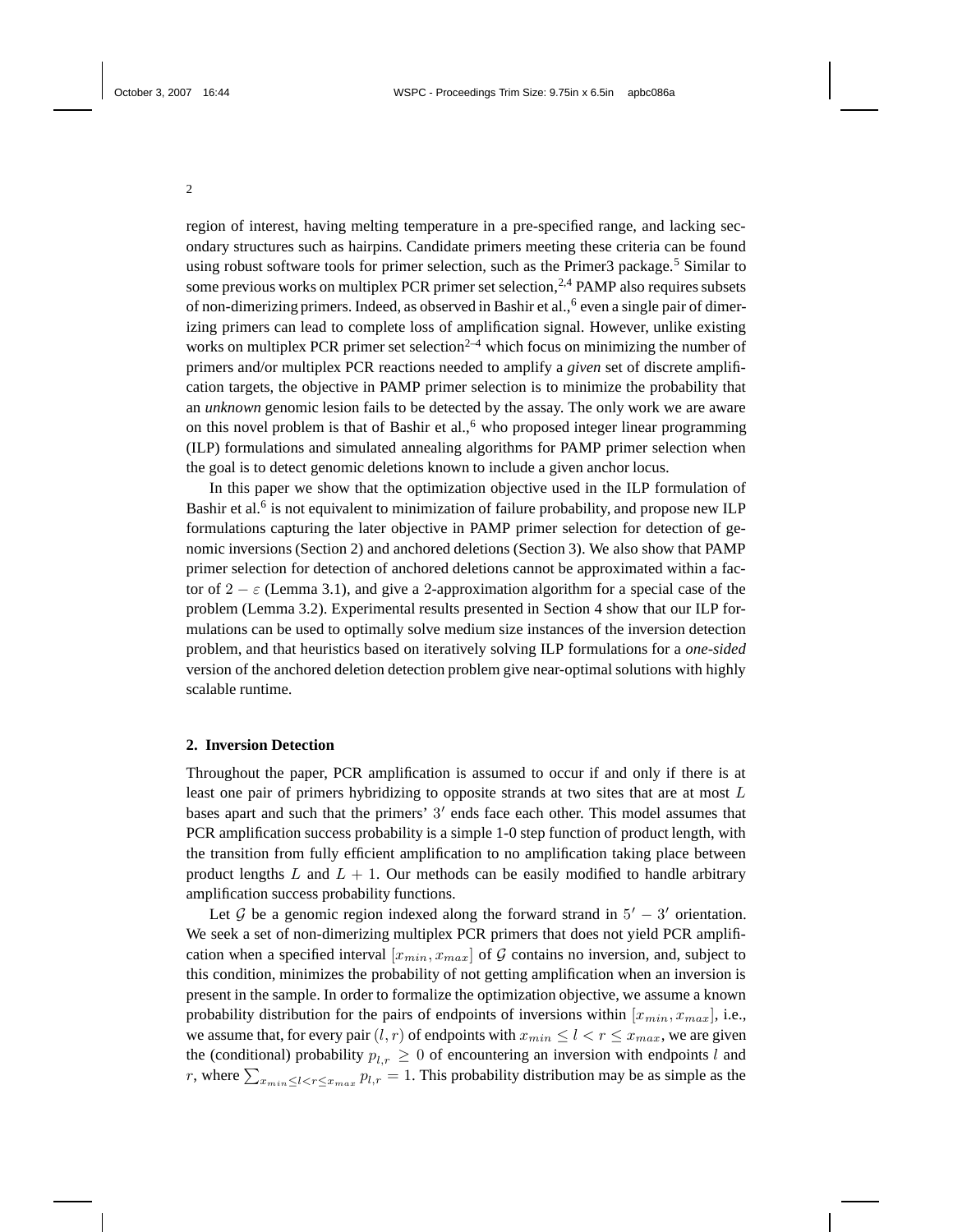

Fig. 1. Hybridization loci for 4 PAMP primers without (a) and with (b) an inversion with endpoints  $(l, r)$ . DNA strands are color-coded blue or red according to their forward/reverse orientation in the reference genome. Multiplex PCR yields no amplicons when the sample contains no genomic inversion, but yields at least one amplicon if an inversion brings binding sites of primers  $p_i$  and  $p_j$  within L bases of each other.

uniform distribution (under which every pair of endpoints is equally likely), or can incorporate existing biological knowledge on the distribution of recombination hotspots and/or biases in inversion segment lengths.

In the pre-processing stages of the primer selection process, we collect a large number of candidate primers satisfying appropriate biochemical constraints on melting temperature, lack of hairpin secondary structures, etc. Each candidate primer must also hybridize to the reverse strand of the reference genome at a unique location within  $\mathcal G$  (see Figure 1(a)). Clearly, multiplex PCR with any subset of the candidate primers should not yield PCR amplification when the genomic sample contains no inversion within  $\mathcal{G}$ .

Let  $\mathcal{P} = \{p_1, p_2, \ldots, p_n\}$  denote the set of candidate primers, and let  $x_1 < x_2 < \ldots <$  $x_n$  be the positions of their 3' ends when hybridized to the reverse strand of G. Furthermore, let E denote the set of pairs of primers in P that form dimers. The *PAMP primer selection problem for inversion detection (PAMP-INV)* can then be formulated as follows:

**Given:** set P of candidate primers hybridizing at unique loci of the reverse strand of G, set  $\mathcal E$ of dimerizing candidate primer pairs, maximum multiplexing degree  $N$ , and amplification length upper-bound L

**Find:** a subset  $\mathcal{P}'$  of  $\mathcal{P}$  such that

- (1)  $|\mathcal{P}'| \leq N$
- (2)  $\mathcal{P}'$  does not include any pair of primers in  $\mathcal{E}$ , and
- (3) The probability that multiplex PCR using the primers of  $\mathcal{P}'$  fails to yield amplification, given that  $[x_{min}, x_{max}]$  contains an inversion, is minimized. In other words,  $\mathcal{P}'$ minimizes

$$
\sum_{x_{min} \le l < r \le x_{max}} f(\mathcal{P}'; l, r) p_{l, r} \tag{1}
$$

where  $f(P'; l, r) = 1$  if P' fails to yield a PCR product when the inversion with endpoints  $(l, r)$  is present in the sample, and  $f(\mathcal{P}'; l, r) = 0$  otherwise.

We next formulate PAMP-INV as an integer linear program (ILP). For convenience, we add to P "dummy" primers  $p_0$  and  $p_{n+1}$ , assumed to uniquely hybridize to G at locations  $x_0 = x_{min} - L$  and and  $x_{n+1} = x_{max} + L$ , respectively. Dummy primers are assumed not

3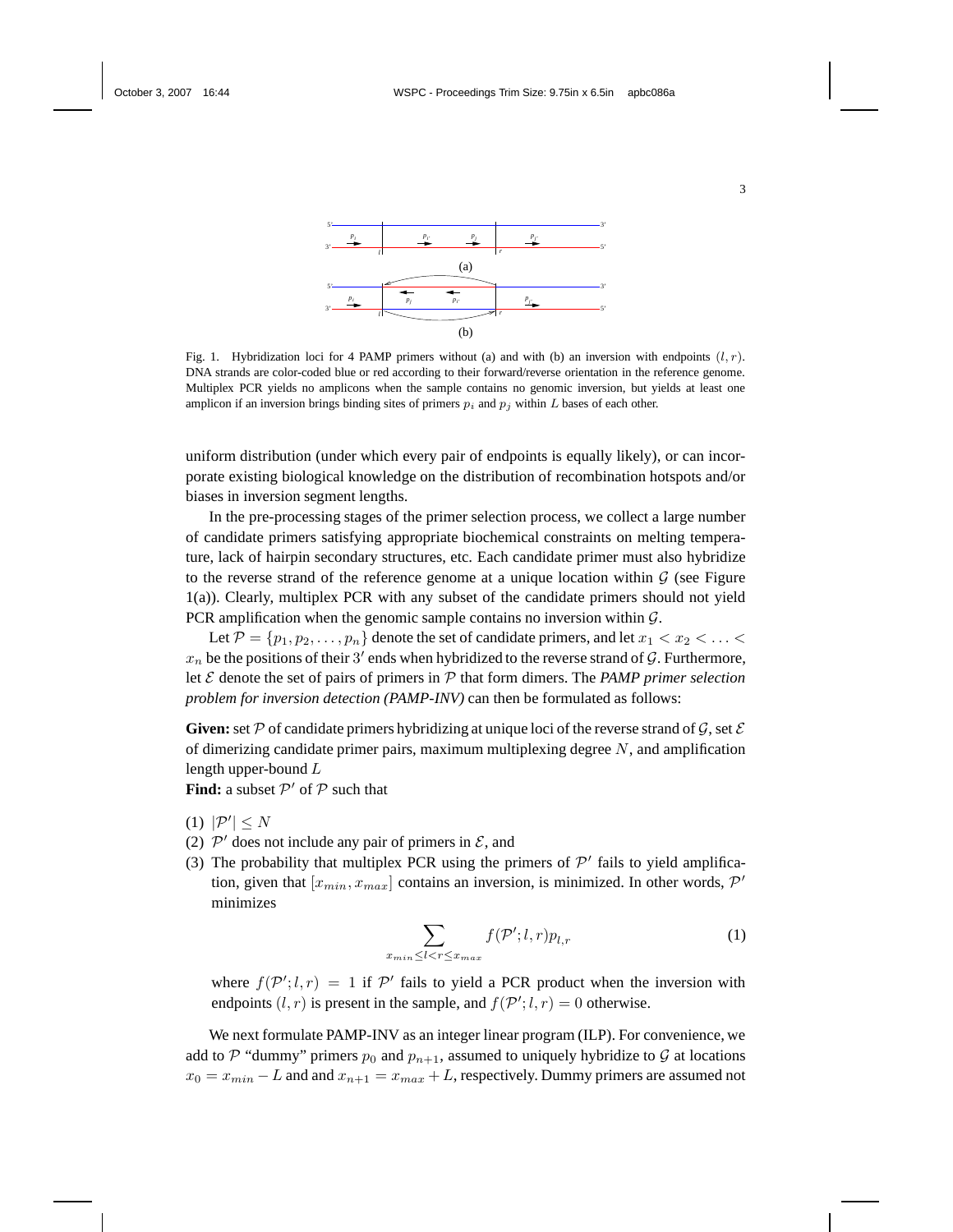

Fig. 2. Graphical representation of the space of endpoint pairs  $(l, r)$  (area within thick triangle) for a PAMP-INV instance with  $x_{min} = 0$ ,  $x_{max} = 2.5L$ . If primer set  $P'$  consists of 4 primers hybridizing to the reference genome at positions  $0, L, 2L$ , and  $2.5L$ , respectively, inversions  $(l, r)$  corresponding to the shaded regions fail to yield PCR amplification.

to dimerize with each other or with other primers in  $P$ , and thus they can always be included in  $\mathcal{P}'$ . Without loss of generality we will assume that the location of all candidate primers is between  $x_0$  and  $x_{n+1}$ , since primers that hybridize outside the interval  $[x_{min}-L, x_{max}+L]$ cannot help in detecting inversions located within  $[x_{min}, x_{max}]$ .

Consider an inversion with endpoints  $(l, r)$  and a set of non-dimerizing primers  $\mathcal{P}' \subseteq \mathcal{P}$ with  $p_0, p_{n+1} \in \mathcal{P}'$ . Let  $i = \max\{k : p_k \in \mathcal{P}', x_k < l\}$  and  $j = \max\{k : p_k \in \mathcal{P}'\}$  $\mathcal{P}', x_k < r$ . Note that if both endpoints of the inversion occur between two consecutive primers of  $\mathcal{P}'$  (i.e.,  $i = j$ ), then  $\mathcal{P}'$  fails to yield any amplification and the inversion remains undetected. When  $i < j$ ,  $\mathcal{P}'$  still fails to yield any amplification if  $(l-1-x_i)+(r-x_j) > L$ . On the other hand, when  $i < j$  and  $(l-1-x_i)+(r-x_j) \leq L$ , the multiplex PCR reaction using the primers of  $\mathcal{P}'$  yields at least one amplification product given by  $p_i$  and  $p_j$ .

For every quadruple  $(i, i', j, j')$  with  $x_i < x_{i'}, x_j < x_{j'}, x_i \leq x_j$ , we let  $C_{i, i', j, j'} =$  $\sum p_{l,r}$ , where the sum is over all inversion endpoint pairs  $(l,r)$  such that  $\max\{x_i,x_{min}\} <$  $l \leq \min\{x_{i'}, x_{max}\}, \max\{x_j, x_{min}\} < r \leq \min\{x_{j'}, x_{max}\}, (l-1-x_i) + (r-x_j) > L.$ If  $(p_i, p_{i'})$  and  $(p_j, p_{j'})$  are pairs of consecutive primers of  $\mathcal{P}'$ , then  $C_{i,i',j,j'}$  gives the cumulative probability that an inversion with endpoints  $l \in (x_i, x_{i'}] \cap [x_{min}, x_{max}]$  and  $r \in (x_j, x_{j'}] \cap [x_{min}, x_{max}]$  fails to yield any amplification product under multiplex PCR with the primers of  $P'$ .

To express PAMP-INV as an ILP we use three types of 0/1 variables:

- $e_i$ , which are set to 1 if and only if  $p_i \in \mathcal{P}'$ ,
- $e_{i,i'}$ , which are set to 1 if and only if  $p_i$  and  $p_{i'}$  are consecutive primers in  $\mathcal{P}'$ , and
- $e_{i,i',j,j'}$ , which are set to 1 if and only if  $(p_i, p_{i'})$  and  $(p_j, p_{j'})$ , are consecutive primers in  $\mathcal{P}'$  and  $i \leq j$ .

Variables of last type allow expressing the total failure probability (1) as a sum of appropriate  $C_{i,i',j,j'}$ 's. The complete PAMP-INV ILP is given below. Constraints (3) and (4) ensure that a variable  $e_{i,i',j,j'}$  is set to 1 if and only if both  $e_{i,i'}$  and  $e_{j,j'}$  are set to 1. Similarly, constraints (5) ensure that a variable  $e_{i,j}$  is set to 1 only if both  $e_i$  and  $e_j$  are set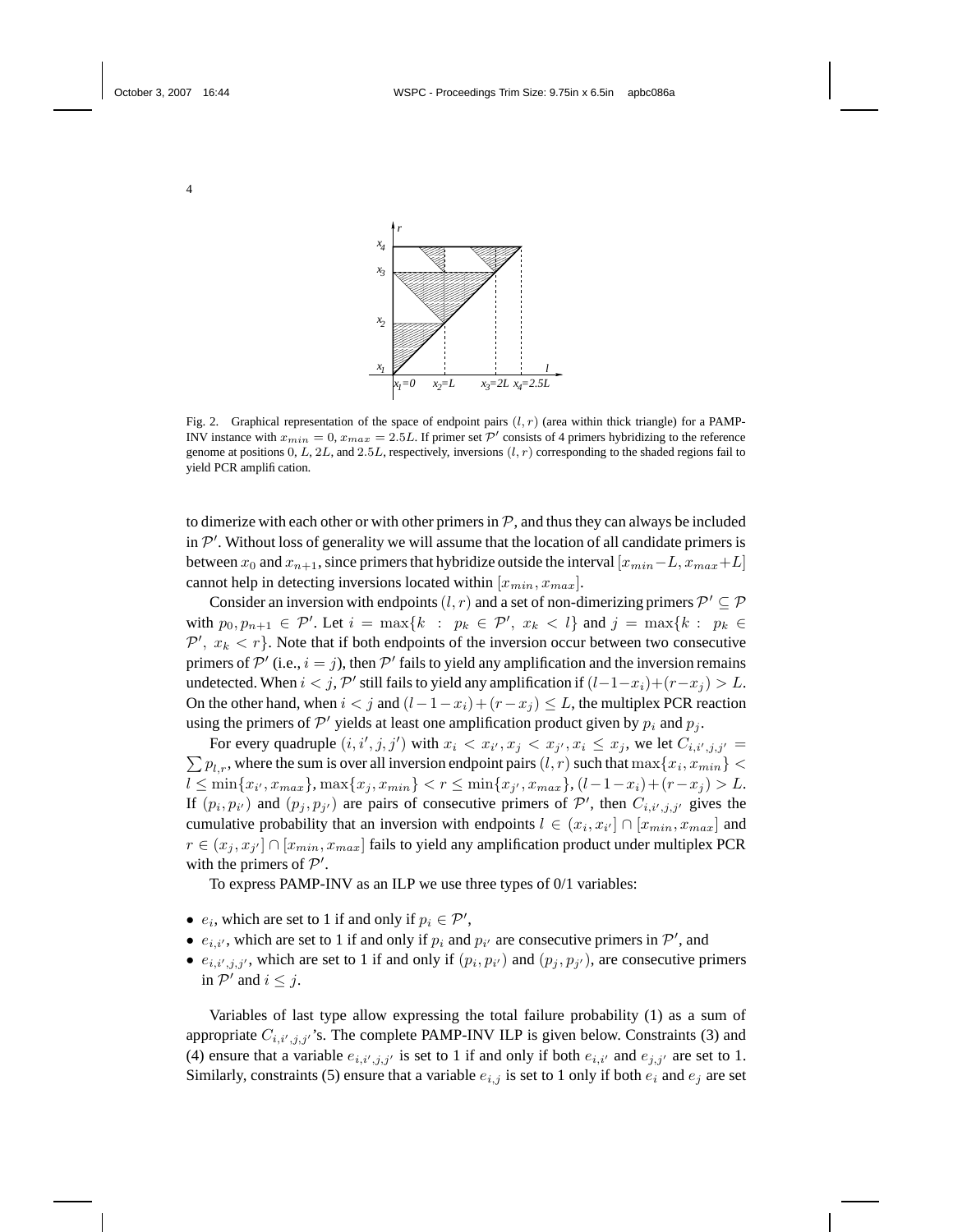to 1. Variables  $e_{i,j}$  which are set to 1 can be viewed as defining a path connecting  $p_0$  to  $p_{n+1}$  via a subset of intermediate primers visited in left-to-right order, and this is captured in constraints (6) and (7). Constraint (8) can handle a limitation on the number of allowed primers  $(N)$ . Finally, constraint  $(9)$  is used to ensure that no pair of dimerizing candidate primers is added to the selected set  $\mathcal{P}'$ .

minimize 
$$
\sum_{\{(i,i',j,j')\;:\;i (2)
$$

s.t. 
$$
e_{i,i'} + e_{j,j'} \ge 2e_{i,i',j,j'}, \ i < i', j < j', \text{ and } i \le j
$$
 (3)

$$
e_{i,i',j,j'} \ge e_{i,i'} + e_{j,j'} - 1, \ i < i', j < j', \text{ and } i \le j \tag{4}
$$

$$
e_i + e_j \ge 2e_{ij}, \ 1 \le i < j \le n \tag{5}
$$

$$
\sum_{j=1}^{n+1} e_{0j} = \sum_{i=0}^{n} e_{i,n+1} = 1
$$
 (6)

$$
\sum_{i=0}^{j-1} e_{ij} = \sum_{k=j+1}^{n+1} e_{jk}, \ 1 \le j \le n \tag{7}
$$

$$
\sum_{1 \le i \le n} e_i \le N \tag{8}
$$

$$
e_i + e_j \le 1, \text{ for all } (p_i, p_j) \in \mathcal{E}
$$
 (9)

$$
e_{i,i',j,j'} \in \{0,1\}, \, e_{i,j} \in \{0,1\}, \, e_i \in \{0,1\}
$$

#### **3. Anchored Deletion Detection**

Bashir et al.<sup>6</sup> recently studied the PAMP primer selection problem for deletion detection, which we will refer to as PAMP-DEL. As in their work, we assume that the deletion spans a known genomic location, i.e., we consider detection of *anchored* deletions only. Let  $\{p_1, \ldots, p_m\}$  and  $\{q_1, \ldots, q_n\}$  be the two sets of forward and reverse candidate primers, indexed by increasing distance from the anchor. Given a set  $\mathcal E$  of primer pairs that form dimers, the goal is to pick a set  $\mathcal{P}'$  of at most  $N_f$  forward and at most  $N_r$  reverse primers such that no two of the selected primers dimerize, and, subject to this constraint, the probability that the selected primers fail to produce a PCR product when the sample contains a deletion is minimized. The latter probability is computed assuming given PCR amplification threshold  $L$  and probability distribution for the pairs of endpoints of the deletion.

PAMP-DEL can be formulated as an ILP using an idea similar to that in previous section. For every quadruple  $(i, i', j, j'), i \leq i', j \leq j'$ , let  $C_{i, i', j, j'}$  denote the total probability that a deletion with ends between the hybridization sites of  $p_i$  and  $p_{i'}$ , respectively  $q_j$  and  $q_{j'}$ , does not result in PCR amplification when  $(p_i, p_{i'})$  and  $(q_j, q_{j'})$  are consecutive sets of forward, respectively reverse primers of  $\mathcal{P}'$ . Using 0/1 variables  $f_i(r_i)$  to indicate when  $p_i$ (respectively  $q_i$ ) is selected in  $\mathcal{P}'$ ,  $f_{i,j}$  ( $r_{i,j}$ ) to indicate that  $p_i$  and  $p_j$  (respectively  $q_i$  and  $q_j$ ) are consecutive primers in P', and  $e_{i,i',j,j'}$  to indicate that both  $(p_i, p_{i'})$  and  $(q_j, q_{j'})$ are pairs of are consecutive primers in  $\mathcal{P}'$ , we obtain the following formulation: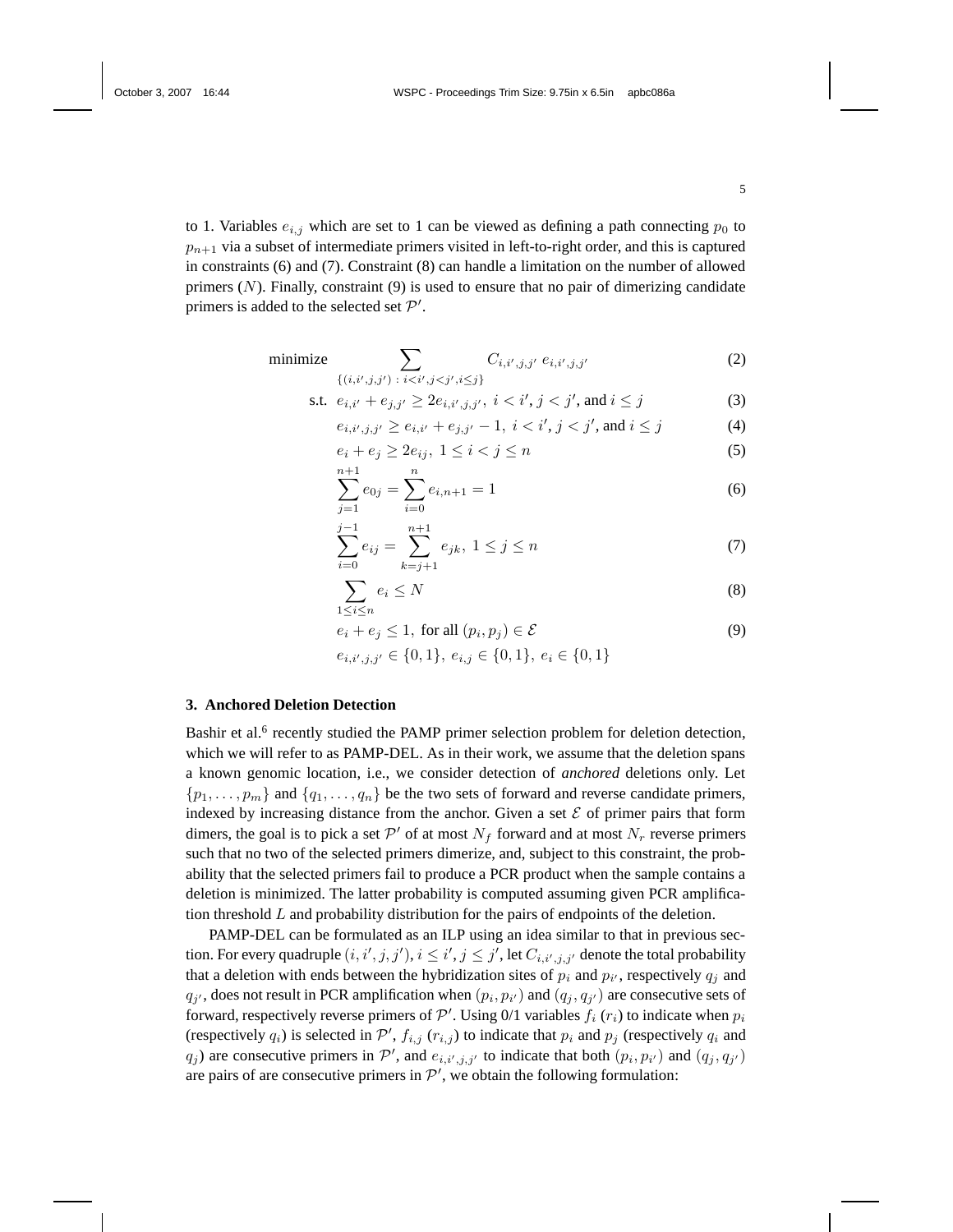

Fig. 3. Deletion detection using PAMP. If a deletion with endpoints  $l$  and  $r$  brings the hybridization loci of forward primer  $p_{i'}$  and reverse primer  $q_{j'}$  within L bases of each other the PAMP assay results in PCR amplification.



Bashir et al.<sup>6</sup> also introduced an *one-sided* version of PAMP-DEL, referred to as PAMP-1SDEL, in which one of the deletion endpoints is known in advance. For this version of the problem our ILP formulation can be simplified substantially. Let  $x_1 < x_2 < \ldots < x_n$ be the hybridization positions for the reverse candidate primers  $q_1, \ldots, q_n$ . We introduce two dummy reverse primers that hybridize right after the location  $x_0$  of the anchor, and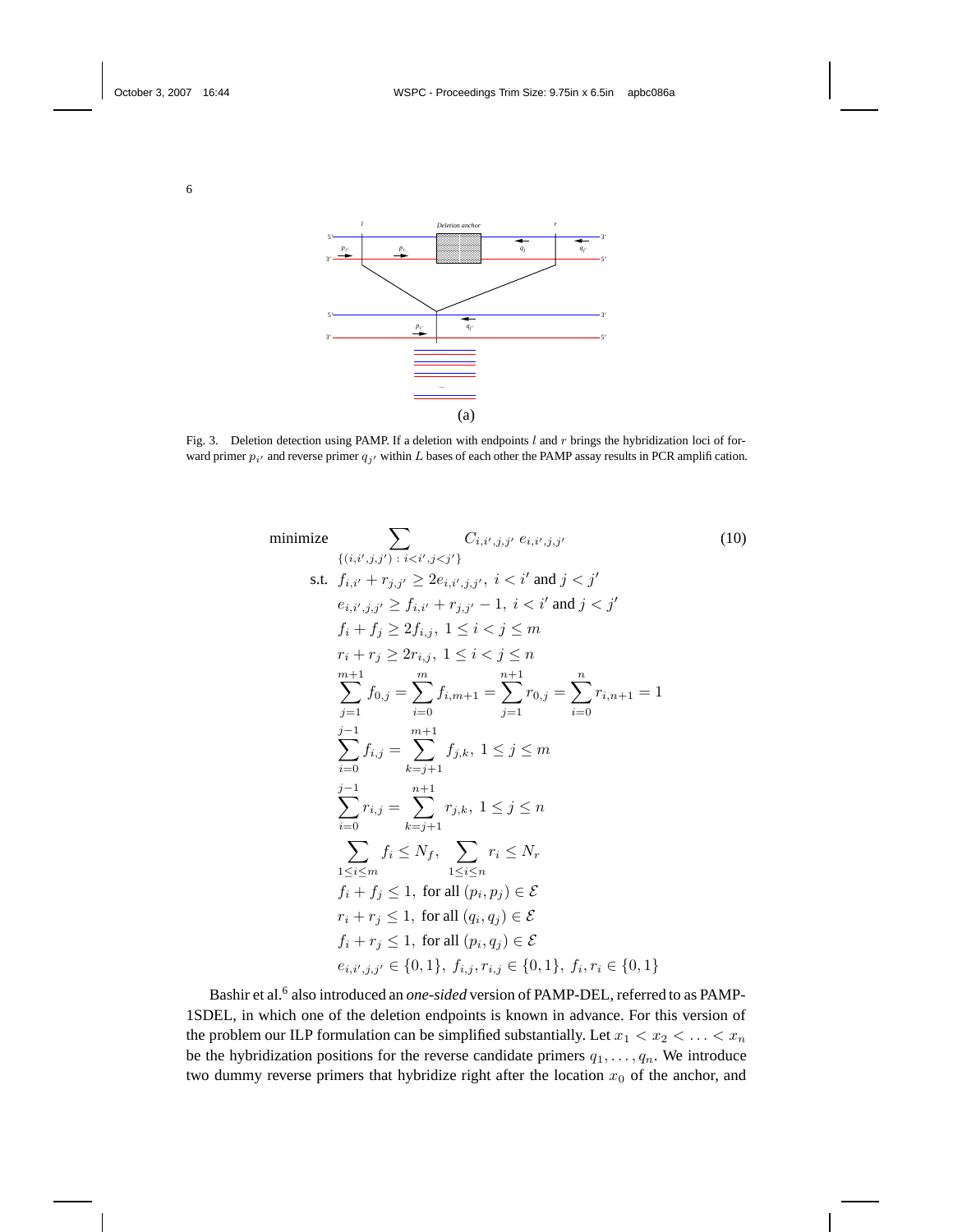at position  $x_{n+1} = x_{max} + L$ , respectively (as usual, dummy primers are assumed not to dimerize). Denoting by  $C_{i,j}$  the probability that a deletion whose right endpoint falls between  $x_i$  and  $x_j$  does not result in PCR amplification, and using 0/1 variables  $r_i$  and  $r_{i,j}$ as in the PAMP-DEL ILP, we obtain the following formulation for PAMP-1SDEL:

minimize 
$$
\sum_{i < j} C_{i,j} r_{i,j} \tag{11}
$$
\n
$$
\text{s.t. } r_i + r_j \ge 2r_{i,j}, \ 1 \le i < j \le n
$$
\n
$$
\sum_{j=1}^{n+1} r_{0,j} = \sum_{i=0}^{n} r_{i,n+1} = 1
$$
\n
$$
\sum_{i=0}^{j-1} r_{i,j} = \sum_{k=j+1}^{n+1} r_{j,k}, \ 1 \le j \le n
$$
\n
$$
\sum_{1 \le i \le n} r_i \le N,
$$
\n
$$
r_i + r_j \le 1, \text{ for all } (q_i, q_j) \in \mathcal{E}
$$
\n
$$
r_{i,j} \in \{0, 1\}, \ r_i \in \{0, 1\}
$$

**Discussion.** The PAMP-DEL formulation in Bashir et al.<sup>6</sup> does not actually make explicit the underlying probabilistic distribution for the endpoints of the deletion. The ILP proposed by Bashir et al. for PAMP-DEL uses an objective similar to (11) with

$$
C_{i,j} = \max\{(x_j - x_i - L/2), 0\}
$$
 (12)

which is measuring the so called "uncovered area." It is not difficult to see that minimizing uncovered area as proposed by Bashir et al. may *not* result in minimizing the probability of failure, even assuming a uniform probability distribution for the deletion endpoints as suggested by (12). An example is as follows. Consider a PAMP-DEL instance in which possible deletions have left endpoint in the interval  $(0, L]$  and right endpoint in the interval (2L, 3L], with each endpoint position equally likely. There are non-dimerizing forward primers at *every* position between 0 and L, and three reverse primers at positions 2L, 2.5L, and 3L, with the last two of these primers forming a dimer. The minimum failure probability is in this case zero, and is achieved by selecting all forward primers and the reverse primers at 2L and 3L. However, the minimum uncovered area is  $L/2$ , since one of the primers at  $2.5L$  and  $3L$  cannot be selected. The ILP proposed in Bashir et al.<sup>6</sup> may select all forward primers and the reverse primers at  $2L$  and  $2.5L$ , which has optimal uncovered area but fails to detect deletions with probability 1/2.

**Lemma 3.1.** *Assuming the UNIQUE GAMES conjecture, PAMP-1SDEL (and hence, PAMP-DEL) cannot be approximated to within a factor of*  $2 - \varepsilon$  *for any constant*  $\varepsilon > 0$ *.* 

**Sketch of Proof.** We reduce the vertex cover problem to PAMP-1SDEL. It is known<sup>7</sup> that, assuming that the UNIQUE GAMES conjecture holds, the vertex cover problem cannot be approximated to within a factor of  $2 - \varepsilon$  for any constant  $\varepsilon > 0$ . Consider an instance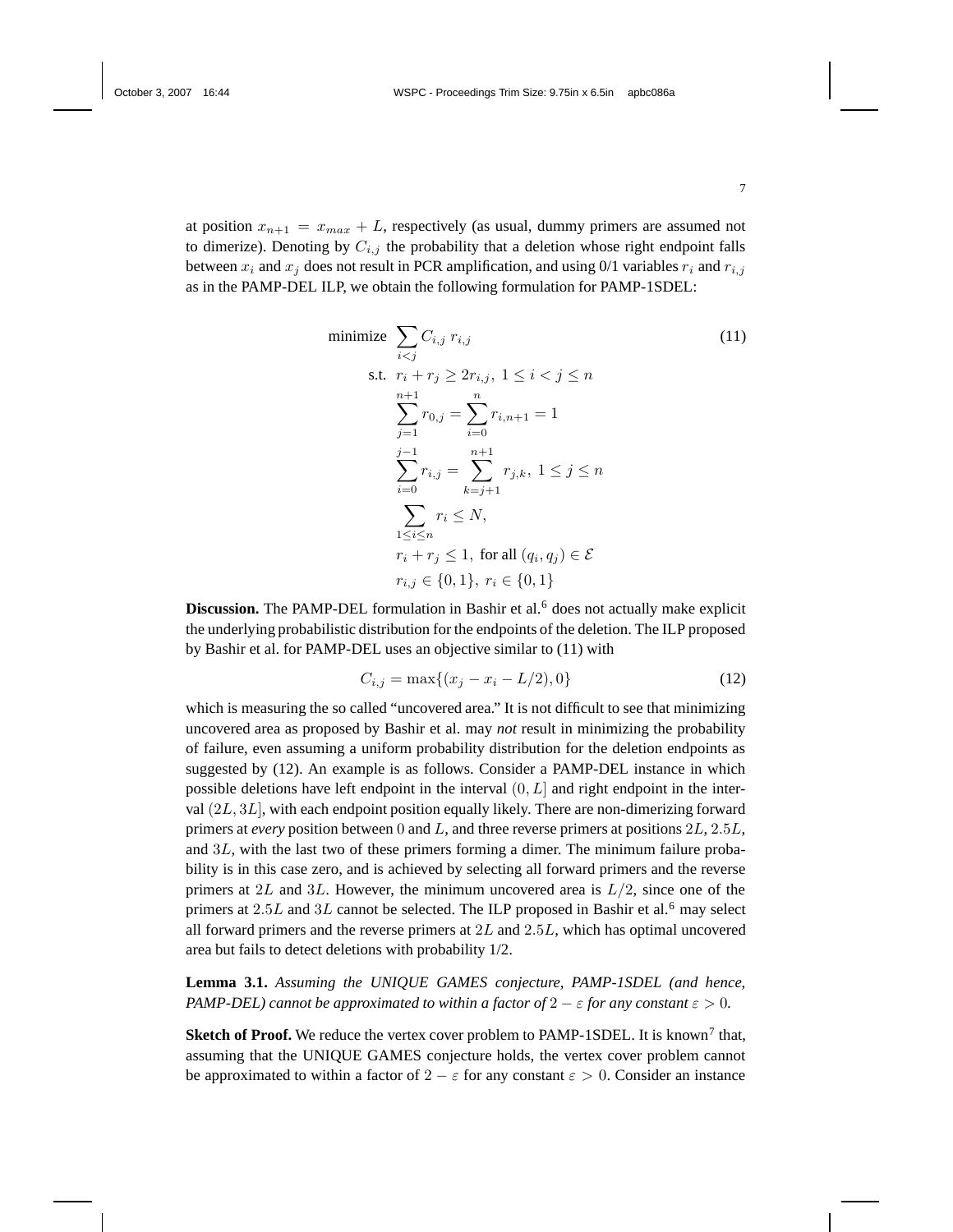| Dimerization   | $n=20(\rho=3.33)$        |        |        | $n=30 \; (\rho=5)$ |          |          |
|----------------|--------------------------|--------|--------|--------------------|----------|----------|
| Rate $(\%)$    | $N=20$                   | 15     | 10     | $N=20$             | 15       | 10       |
|                | Detection probability(%) |        |        |                    |          |          |
| $\theta$       | 93.91                    | 93.83  | 91.17  | 99.25              | 99.20    | 96.79    |
| 1              | 93.57                    | 93.54  | 91.11  | 98.79              | 98.69    | 96.11    |
| $\overline{c}$ | 92.68                    | 92.68  | 90.55  | 98.69              | 98.60    | 96.06    |
| 5              | 89.78                    | 89.78  | 88.28  | 97.84              | 97.78    | 95.68    |
| 10             | 84.41                    | 84.41  | 83.57  | 94.99              | 94.98    | 92.95    |
| 20             | 71.53                    | 71.53  | 71.53  | 81.70              | 81.70    | 81.64    |
|                | Runtime (seconds)        |        |        |                    |          |          |
| $\theta$       | 175.01                   | 379.87 | 994.76 | 2160.45            | 5238.17  | 86115.50 |
|                | 211.54                   | 337.44 | 956.34 | 2461.93            | 4919.25  | 57229.18 |
| $\overline{c}$ | 259.77                   | 260.20 | 913.67 | 2081.81            | 5864.61  | 31655.12 |
| 5              | 667.87                   | 618.33 | 868.28 | 3903.71            | 6660.55  | 14266.41 |
| 10             | 535.20                   | 496.97 | 495.14 | 6405.27            | 7081.30  | 18284.68 |
| 20             | 520.96                   | 470.19 | 558.82 | 15506.87           | 14893.29 | 14847.14 |

Table 1. Detection probability and ILP runtime for PAMP-INV instances with  $x_{max} - x_{min} = 100Kb$  and  $L = 20Kb$  (averages over 5 random instances).

 $G = (V, E)$  of vertex cover with  $V = \{1, 2, \ldots, n\}$  and  $\{1, n\} \notin E$ . We define an instance of PAMP-1SDEL with reverse primers  $q_1, \ldots, q_n$  at positions  $x_i = iL, i = 1, \ldots, n$ , where the pairs of dimerizing primers correspond to the edges of  $G$ . Further, assume that the position of the right endpoint of the deletion is uniformly distributed in the interval  $[0, nL]$ .

Let V' be a vertex cover of G containing k vertices. Then,  $V \setminus V'$  is an independent set of G, and the set of primers  $\{q_i : i \in V \setminus V'\}$  is a feasible PAMP-1SDEL solution whose failure probability is  $k/n$ . Conversely, consider a solution  $\mathcal{P}'$  of PAMP-1SDEL with failure probability  $k/n$ . Under the uniform probability distribution, it follows that  $|\mathcal{P}'| = n - k$ . Clearly  $\{i : q_i \in \mathcal{P}'\}$  is an independent set of G, and so  $\{i : q_i \notin \mathcal{P}'\}$  is a vertex cover of size  $k$  of  $G$ .

On the positive side we have the following result, whose proof we omit due to space the limitation.

**Lemma 3.2.** *There is a* 2*-approximation algorithm for the special case of PAMP-1SDEL in which candidate primers are spaced at least* L *bases apart and the deletion endpoint is distributed uniformly within a fixed interval*  $(x_0, x_{max})$ *.* 

### **4. Experimental Results**

We used the Cplex 10.1 solver to solve ILP formulations given in Sections 2 and 3. All reported runtimes are for a Dell PowerEdge 6800 server with four 2.66GHz Intel Xeon dual-core processors (only one of which is used by Cplex).

Table 1 gives the detection probability (one minus failure probability) and runtimes for the ILP from Section 2 for randomly generated PAMP-INV instances with  $x_{max}$  –  $x_{min}$ =100Kb,  $L$ =20Kb (which is representative of long-range PCR), number of candidate primers n between 20 and 30 (candidate primer density  $\rho = nL/(x_{max} - x_{min} + L)$  be-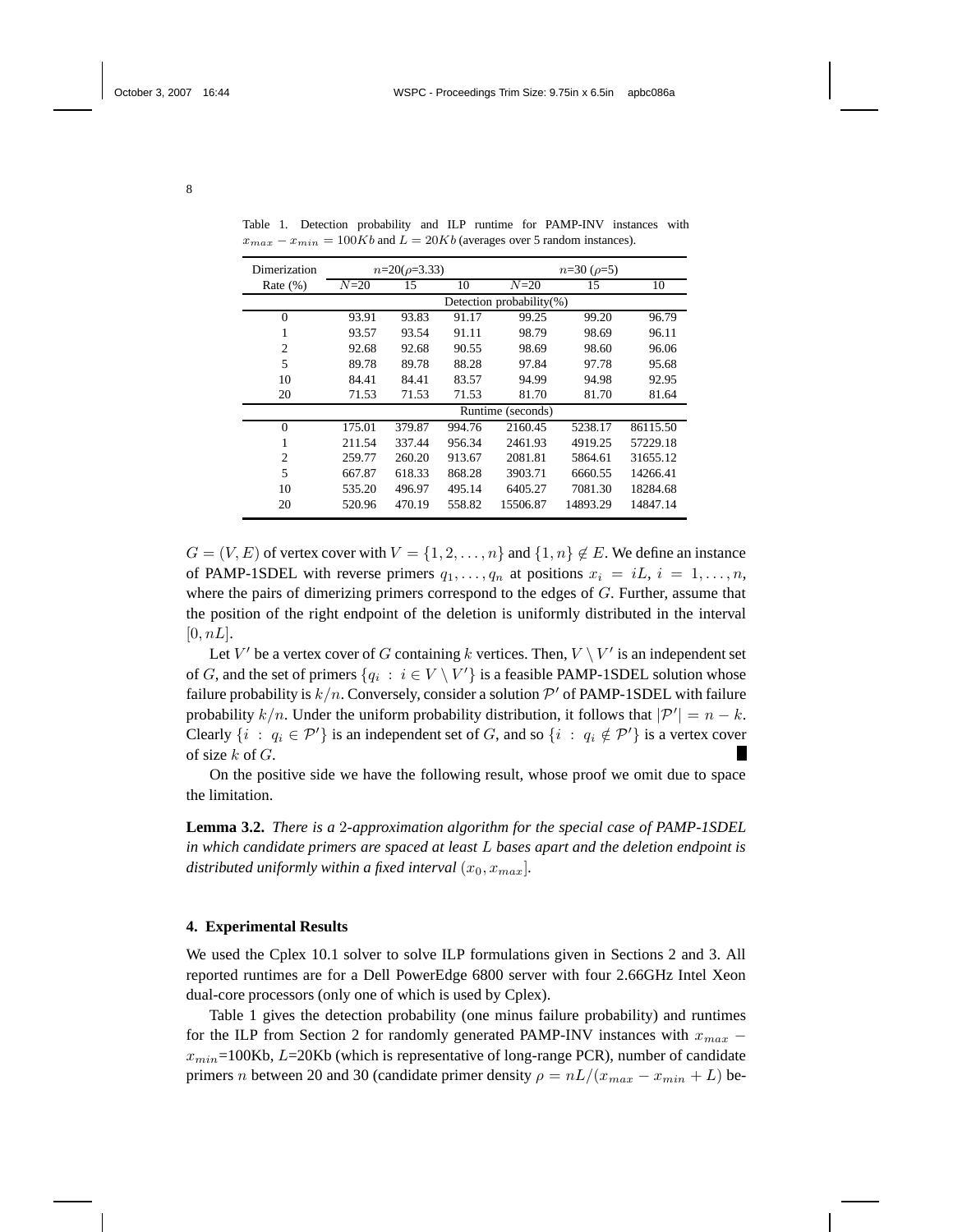| Dimerization | PAMP-DEL ILP |              | ITERATED-1SDEL |              | INCREMENTAL-1SDEL |              |
|--------------|--------------|--------------|----------------|--------------|-------------------|--------------|
| Rate         | Detection    | #Primers     | Detection      | #Primers     | Detection         | #Primers     |
| (% )         | Prob. $(\%)$ |              | Prob. $(\%)$   |              | Prob. $(\%)$      |              |
| $\Omega$     | 97.29        | (15.0, 15.0) | 97.29          | (15.0, 15.0) | 97.29             | (10.4, 8.8)  |
|              | 96.81        | (14.2, 12.6) | 96.81          | (14.4, 12.6) | 96.81             | (11.4, 9.6)  |
| 2            | 96.73        | (13.4, 11.6) | 96.70          | (13.6, 11.4) | 96.73             | (11.6, 10.0) |
| 5            | 93.13        | (10.8, 8.0)  | 88.91          | (10.4, 7.4)  | 91.60             | (10.0, 7.8)  |
| 10           | 87.58        | (8.2, 6.2)   | 84.34          | (8.4, 6.4)   | 83.19             | (7.0, 5.8)   |
| 20           | 72.95        | (6.0, 4.8)   | 56.03          | (6.4, 3.8)   | 68.89             | (5.4, 4.0)   |

Table 2. Comparison of PAMP-DEL ILP, ITERATED-1SDEL, and INCREMENTAL-1SDEL for instances with  $m = n = N_f = N_r = 15$ ,  $x_{max} - x_{min} = 5Kb$ , and  $L = 2Kb$  (averages over 5) random instances for each dimerization rate between 0 and 20%).

tween 3.33 and 5), maximum multiplexing degree N between 10 and 20, and primer dimerization rate between 0 and 20%. Both the hybridization locations for candidate primers and the pairs of candidate primers that dimerize were selected uniformly at random. In this experiment all inversions longer than 10Kb were assumed to be equally likely. The PAMP-INV ILP can usually be solved to optimality within a few hours, and the runtime is relatively robust to changes in dimerization rate, candidate primer density, and constraints on multiplexing degree. The detection probability varies from 75% to over 99% depending on instance parameters.

Unfortunately the runtime for solving the PAMP-DEL ILP in Section 3 is impractical for all but very small problem instances. In contrast, the PAMP-1SDEL ILP can be solved efficiently for very large instances. Therefore, we considered a practical PAMP-DEL heuristic which relies on iteratively solving simpler PAMP-1SDEL instances, as follows. First, we solve a PAMP-1SDEL for one side – say, for reverse primers – assuming that the position of the other deletion endpoint is right next to the anchor. Then we solve a PAMP-1SDEL for selecting a set of forward primers from candidates that do not dimerize with the already selected reverse primers. The PAMP-1SDEL ILP in this second step is as in Section 3, however, coefficients  $C_{i,j}$  in (11) represent the two-sided failure probability reflecting the fixed set of reverse primers. The process is repeated until there is no further decrease in failure probability.

The above iterative heuristic is referred to as ITERATED-1SDEL. One drawback of ITERATED-1SDEL is that it may result in unbalanced sets of primersfor high dimerization rates. This happens since the first step will typically select the maximum possible number of reverse primers, and this may leave very few non-dimerizing forward primers. To avoid this drawback, we have also implemented a version of ITERATED-1SDEL, referred to as INCREMENTAL-1SDEL, which in the first iteration limits the number of selected reverse and forward primers to some proportional number of the given bounds  $N_r$  and  $N_f$ , for example, half of the given bounds, then increments these limits by a fixed factor in each of the subsequent iterations.

Table 2 compares the detection probability and average number of forward and reverse primers selected using the PAMP-DEL ILP, ITERATED-1SDEL, and INCREMENTAL-1SDEL on a set of small randomly generated instances for which the PAMP-DEL ILP